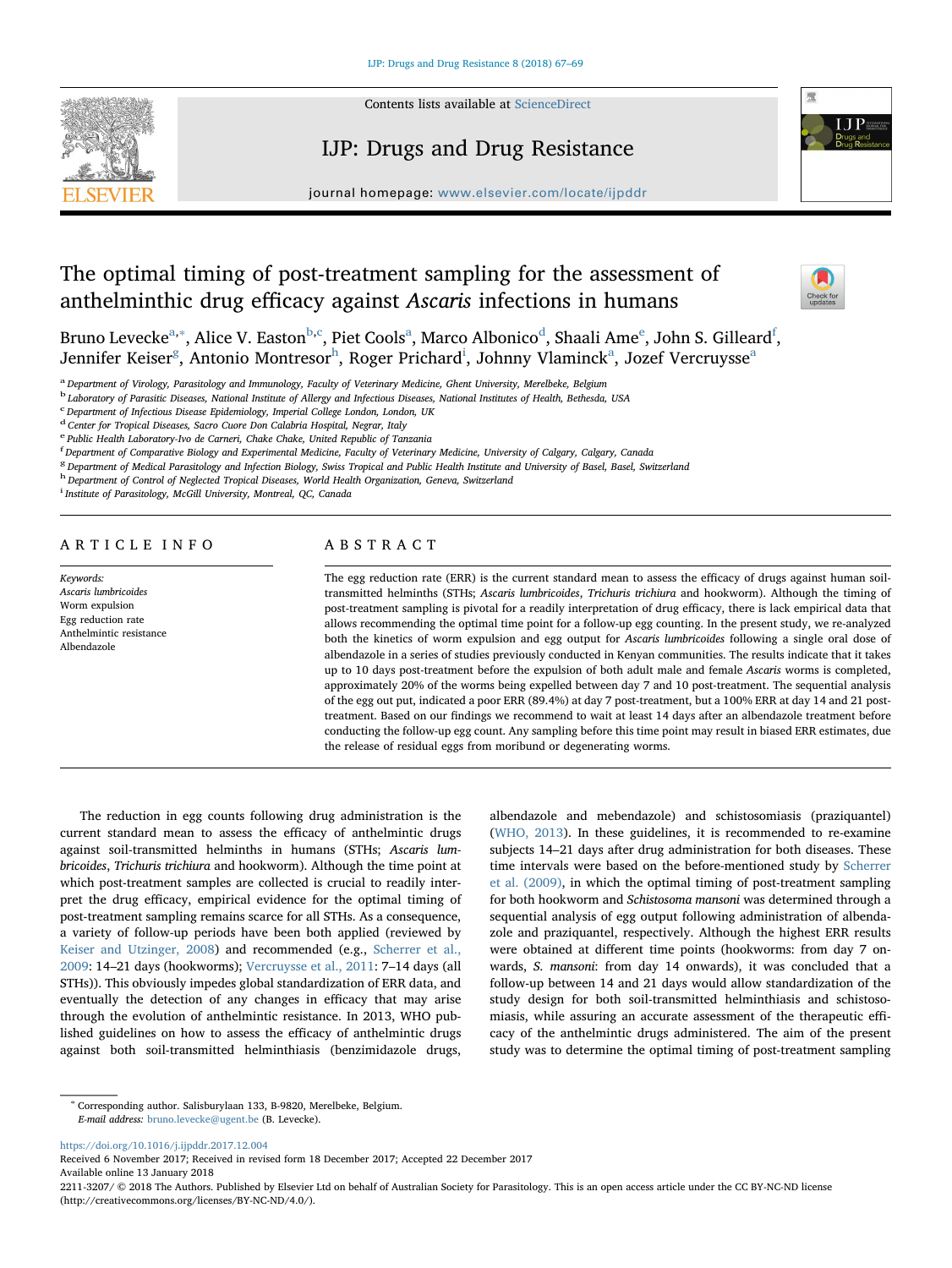<span id="page-1-0"></span>

<span id="page-1-1"></span>

Fig. 1. The number of Ascaris worms expelled across 21 Kenyan subjects from day 1 to 10 post-treatment. The barplot represents the number of worms (white: female; black: male and grey: unknown sex) expelled between 1 and 10 days following a single oral dose of 400 mg albendazole. Worm collection was discontinued when no worms were found in two consecutive days. In total 151 adult worms were expelled. The data are part of an unpublished pilot study by Easton and colleagues.

for A. lumbricoides. To this end, we re-analyzed both worm expulsion and egg output over time in a series of studies previously conducted by [Easton et al. \(2017\)](#page-2-4) in Kenyan communities. Each of these studies were approved by Ethics Review Committee of the Kenya Medical Research Institute (Scientific Steering Committee protocol number 2688) and the Imperial College Research Ethics Committee (ICREC\_ 13\_1\_15). Informed written consent was obtained from all adults and parents or guardians of each child. Minor assent was obtained from all children aged 12–17.

In an unpublished pilot study, 24-h stool was collected from 21 subjects from day 1 post-treatment onwards until no adult worms were found in two consecutive days. The expulsion of adult worms was completed at day 10 post-treatment. Of the 151 worms collected across the 21 subjects, approximately 20% were expelled between day 7 and 10 post-treatment [\(Fig. 1](#page-1-0)). Female worms were recovered up to 8 days after drug administration. However, the sex of the worms was not systematically reported, and hence temporal expulsion of female worms could not be assessed in more detail.

Following the pilot study, Easton and colleagues assessed the kinetics of adult worm expulsion in two consecutive studies, conducted 3 months apart from each other [\(Easton et al., 2017](#page-2-4)). In the baseline study, worm collection was discontinued 7 days after post-treatment. In the follow-up study, worm collection was continued until day 14, but subjects received a second treatment between day 7 and 10 after the first treatment (not explicitly mentioned in [Easton et al., 2017\)](#page-2-4). In both studies, the numbers of expelled female worms peaked at days 4–6, but was ongoing at day 7 post-treatment (baseline study: [Fig. 2](#page-1-1) and followup study: [Easton et al., 2017\)](#page-2-4). In the follow-up study, expulsion of female worms continued between day 8 and 11 after the first treatment in the follow-up study, though one cannot rule out the impact of the second treatment [\(Easton et al., 2017](#page-2-4)).

To gain more insights in the changes in egg output over time, the kinetics of egg output across 19 subjects participating in the baseline study was also analyzed [\(Table 1](#page-1-2)). Each of these subjects were excreting Ascaris eggs prior to drug treatment and provided a follow-up sample at days 7, 14 and 21 post-treatment. All stool samples were analyzed applying a duplicate Kato-Katz thick smear. Prior to drug administration the arithmetic mean of egg counts equalled 10,817 eggs per gram of stool (EPG), after which the egg output dropped to 1144 EPG at day 7, corresponding with an ERR of 89.4%. From day 14 onwards, no eggs were found in any of the subjects (ERR = 100%).

Fig. 2. The number of Ascaris worms expelled across 64 Kenyan subjects from day 2 to 7 post-treatment. The barplot represents the number of worms (white: female; black: male and grey: unknown sex) expelled between 2 and 7 days following a single oral dose of 400 mg albendazole. Worm collection was discontinued at day 7 post-treatment. In total 264 worms were expelled. The data are part of the baseline study previously published by [Easton et al. \(2017\)](#page-2-4).

#### <span id="page-1-2"></span>Table 1

The Ascaris egg output in 19 Kenyan subjects prior to and 7, 14 and 21 days after drug administration. At each time point egg output by means of eggs per gram of stool (EPG) was measured applying a duplicate Kato-Katz thick smear on one stool sample. The data are part of the baseline study previously published by [Easton et al. \(2017\).](#page-2-4)

| Subject ID             | Baseline | Day 7        | Day 14       | Day 21       |
|------------------------|----------|--------------|--------------|--------------|
|                        | (EPG)    | (EPG)        | (EPG)        | (EPG)        |
| 1                      | 10,884   | 9288         | $\Omega$     | $\Omega$     |
| $\overline{2}$         | 23,424   | 684          | $\Omega$     | $\mathbf{0}$ |
| 3                      | 4428     | $\mathbf{0}$ | $\Omega$     | $\mathbf{0}$ |
| 4                      | 9336     | 6564         | $\Omega$     | $\mathbf{0}$ |
| 5                      | 4176     | 192          | $\Omega$     | $\mathbf{0}$ |
| 6                      | 26,292   | 2292         | $\Omega$     | $\mathbf{0}$ |
| 7                      | 3492     | 0            | $\Omega$     | $\mathbf{0}$ |
| 8                      | 19,788   | 12           | $\Omega$     | $\mathbf{0}$ |
| 9                      | 2832     | 0            | $\Omega$     | $\mathbf{0}$ |
| 10                     | 12,912   | 336          | $\mathbf{0}$ | $\mathbf{0}$ |
| 11                     | 2364     | 0            | $\mathbf 0$  | $\mathbf{0}$ |
| 12                     | 132      | $\mathbf{0}$ | $\Omega$     | $\mathbf{0}$ |
| 13                     | 900      | $\mathbf{0}$ | $\mathbf 0$  | $\mathbf{0}$ |
| 14                     | 21,672   | $\mathbf{0}$ | $\Omega$     | $\mathbf{0}$ |
| 15                     | 31,560   | 636          | $\mathbf 0$  | $\mathbf{0}$ |
| 16                     | 1632     | 1728         | $\Omega$     | $\mathbf{0}$ |
| 17                     | 7080     | 12           | $\Omega$     | $\mathbf{0}$ |
| 18                     | 11,652   | $\mathbf{0}$ | $\Omega$     | $\mathbf{0}$ |
| 19                     | 10,968   | 0            | $\mathbf{0}$ | 0            |
| Arithmetic mean        | 10,817   | 1144         | $\bf{0}$     | $\bf{0}$     |
| Egg reduction rate (%) |          | 89.4%        | 100          | 100          |

These findings on the kinetics of both Ascaris worm expulsion and egg output emphasize the need to wait at least 14 days after albendazole treatment before conducting the follow-up egg count. Any sampling before this time point may result in biased ERR estimates, due the release of residual eggs from moribund or degenerating worms. For example, [Krücken et al. \(2017\)](#page-2-5) reported a reduced efficacy of a single oral dose of albendazole against A. lumbricoides infections in Rwandan school children in an area with a substantial history of anthelmintic drug pressure. Based on the overall observed low egg ERR (75.4%; ERR across schools ranged from 0 to 96.8%), the authors concluded that anthelmintic resistance may be suspected in A. lumbricoides. Further they note that in the absence of respective molecular evidence, heritable anthelmintic resistance in this local Ascaris population cannot be